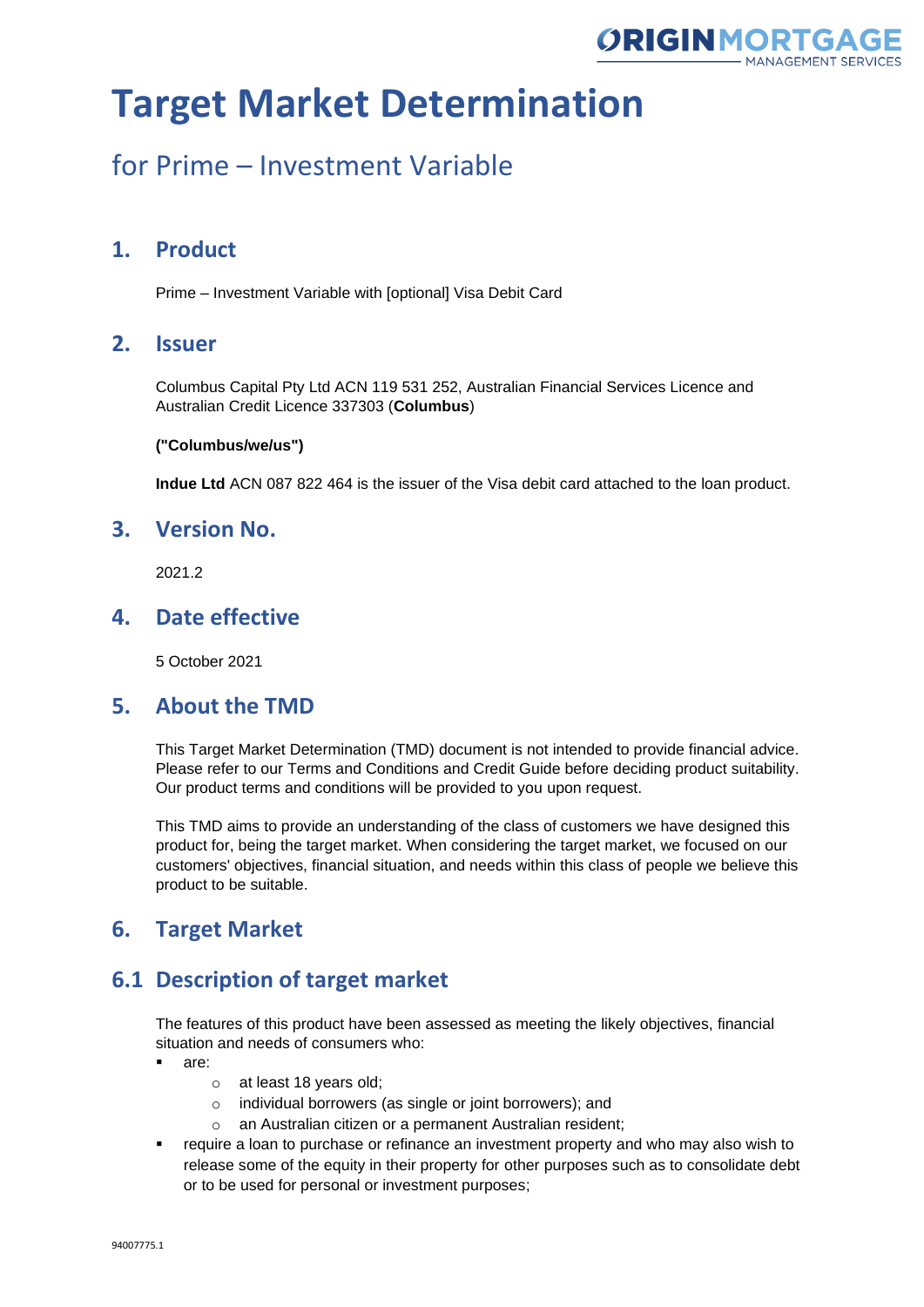

# for Prime – Investment Variable

- require an offset account:
- **•** require the use of a Visa Debit card;
- require the flexibility of a variable interest rate;
- require the ability to make additional extra repayments without penalty; and
- want the option of either principal and interest or interest only repayments.
- satisfy our eligibility criteria;

Although variable interest rates fluctuate, the product meets the likely objectives, financial situation and needs of consumers in the target market because it allows them to deposit funds into an offset account and/or make additional payments directly into the loan to reduce the amount of interest payable whilst maintaining the ability to draw on surplus funds when required. This product also allows consumers to select interest only or principal and interest repayments in order to reduce their overall debt and build equity.

## **6.2 Classes of consumers for who the product may not be suitable**

This product may not be suitable for consumers who:

- do not meet the eligibility requirements;
- are seeking the certainty of fixed repayments over the term of the loan;
- are looking to purchase or refinance a residential owner occupied property;
- are looking to construct a property; or
- require the ability to provide alternative methods of income verification.

## **6.3 Description of the Product, including key attributes**

- Variable interest rate;
- Repayment options:
	- o principal and interest; or
	- o interest only
- Redraw available
- Minimum loan size: \$50,000
- Maximum Loan Size: \$2,000,000 (subject to LVR and postcode policy)
- Maximum LVR:
	- o 80% for Inner-City postcodes
	- o 90% for Regional postcodes
	- o 95% for Metro and Non-Metro postcodes
- Offset facility available
- Application fee may be payable
- Settlement fee may be payable
- Valuation fee may be payable
- Ongoing fee may be payable

## **7. Distribution Conditions/ Restrictions**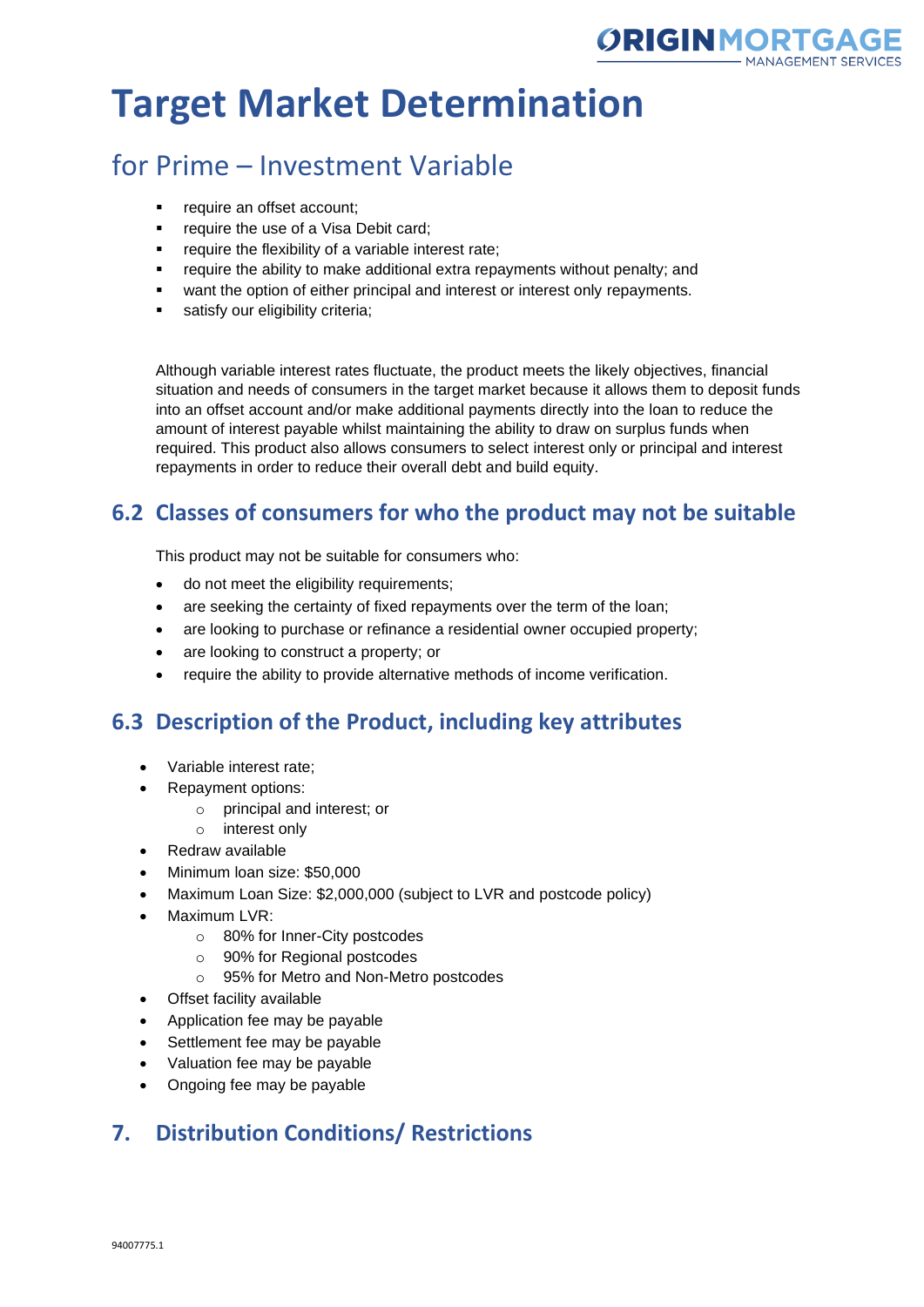

# for Prime – Investment Variable

The following distribution channels and conditions have been assessed as being appropriate to direct the distribution of the product to the target market:

- **Direct** 
	- Online
	- By phone
	- In person (e.g. branch, agency, or premises visit)
- Third party Accredited mortgage brokers subject to Best Interests Duty (BID)

The distribution channels and conditions are appropriate because:

- the product has a wide target market;
- our staff have the necessary training, knowledge and accreditation (if required) to assess whether the consumer is within the target market. All of our staff must continually satisfy annual compliance reviews.
- we rely on existing distributors, methods, controls and supervision already in place;
- our approval system has checks and controls in place to flag applicants who may be outside the target market; and
- accredited mortgage brokers are subject to a higher duty under BID to ensure that the product is in the best interests of the particular consumer.

#### **8. TMD Reviews**

We will review this TMD as follows:

| Initial review  | Within 12 months of the date of this TMD                                                                                                                                                                                                                                                                                                                                                                                                                                                                                                                                                                   |  |
|-----------------|------------------------------------------------------------------------------------------------------------------------------------------------------------------------------------------------------------------------------------------------------------------------------------------------------------------------------------------------------------------------------------------------------------------------------------------------------------------------------------------------------------------------------------------------------------------------------------------------------------|--|
| Periodic review | Each year on the anniversary of this TMD.                                                                                                                                                                                                                                                                                                                                                                                                                                                                                                                                                                  |  |
| Review triggers | Specific events will prompt Columbus to review this TMD, which<br>includes:<br>A significant dealing of the product to consumers outside the<br>target market occurs;<br>A significant number of complaints are received from<br>customers in relation to the product;<br>A significant number of defaults occur;<br>A significant breach has occurred in connection with the<br>$\sim$<br>issuing and distribution of this product; and<br>A significant number of late repayments are being recorded;<br>A material change is made to this product.<br>Unexpected early stage arrears are detected<br>٠. |  |

If a review trigger occurs, we will complete a review of the TMD within ten business days. Meanwhile, we will cease to offer this product to our customers until our TMD review concludes and any necessary changes to the product or TMD, including distribution methods, are made.

### **9. Monitoring and reporting of this TMD**